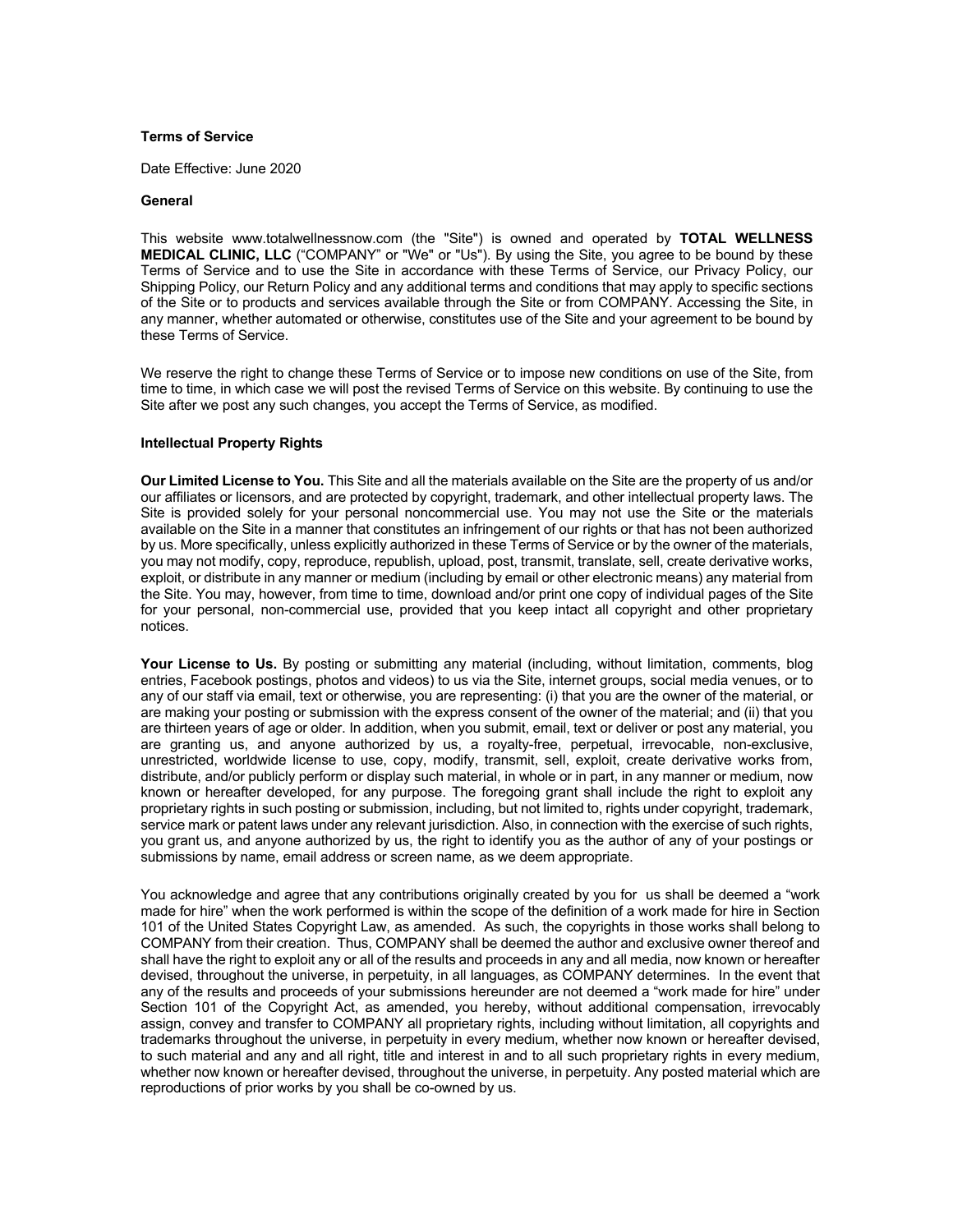You acknowledge that COMPANY has the right but not the obligation to use and display any postings or contributions of any kind and that COMPANY may elect to cease the use and display of any such materials (or any portion thereof), at any time for any reason whatsoever.

**Limitations on Linking and Framing.** You may establish a hypertext link to the Site so long as the link does not state or imply any sponsorship of your site by us or by the Site. However, you may not, without our prior written permission, frame or inline link any of the content of the Site, or incorporate into another website or other service any of our material, content or intellectual property.

## **Disclaimers**

Throughout the Site, we may provide links and pointers to Internet sites maintained by third parties. Our linking to such third-party sites does not imply an endorsement or sponsorship of such sites, or the information, products or services offered on or through the sites. In addition, neither we nor affiliates operate or control in any respect any information, products or services that third parties may provide on or through the Site or on websites linked to by us on the Site.

If applicable, any opinions, advice, statements, services, offers, or other information or content expressed or made available by third parties, including information providers, are those of the respective authors or distributors, and not COMPANY. Neither COMPANY nor any third-party provider of information guarantees the accuracy, completeness, or usefulness of any content. Furthermore, COMPANY neither endorses nor is responsible for the accuracy and reliability of any opinion, advice, or statement made on any of the Sites by anyone other than an authorized COMPANY representative while acting in his/her official capacity.

THE INFORMATION, PRODUCTS AND SERVICES OFFERED ON OR THROUGH THE SITE AND BY COMPANY AND ANY THIRD-PARTY SITES ARE PROVIDED "AS IS" AND WITHOUT WARRANTIES OF ANY KIND EITHER EXPRESS OR IMPLIED. TO THE FULLEST EXTENT PERMISSIBLE PURSUANT TO APPLICABLE LAW, WE DISCLAIM ALL WARRANTIES, EXPRESS OR IMPLIED, INCLUDING, BUT NOT LIMITED TO, IMPLIED WARRANTIES OF MERCHANTABILITY AND FITNESS FOR A PARTICULAR PURPOSE. WE DO NOT WARRANT THAT THE SITE OR ANY OF ITS FUNCTIONS WILL BE UNINTERRUPTED OR ERROR-FREE, THAT DEFECTS WILL BE CORRECTED, OR THAT ANY PART OF THIS SITE, INCLUDING BULLETIN BOARDS, OR THE SERVERS THAT MAKE IT AVAILABLE, ARE FREE OF VIRUSES OR OTHER HARMFUL COMPONENTS.

WE DO NOT WARRANT OR MAKE ANY REPRESENTATIONS REGARDING THE USE OR THE RESULTS OF THE USE OF THE SITE OR MATERIALS ON THIS SITE OR ON THIRD-PARTY SITES IN TERMS OF THEIR CORRECTNESS, ACCURACY, TIMELINESS, RELIABILITY OR OTHERWISE.

You agree at all times to defend, indemnify and hold harmless COMPANY its affiliates, their successors, transferees, assignees and licensees and their respective parent and subsidiary companies, agents, associates, officers, directors, shareholders and employees of each from and against any and all claims, causes of action, damages, liabilities, costs and expenses, including legal fees and expenses, arising out of or related to your breach of any obligation, warranty, representation or covenant set forth herein.

# **Online Commerce**

Certain sections of the Site may allow you to purchase many different types of products and services online that are provided by third parties. We are not responsible for the quality, accuracy, timeliness, reliability or any other aspect of these products and services. If you make a purchase from a merchant on the Site or on a site linked to by the Site, the information obtained during your visit to that merchant's online store or site, and the information that you give as part of the transaction, such as your credit card number and contact information, may be collected by both the merchant and us. A merchant may have privacy and data collection practices that are different from ours. We have no responsibility or liability for these independent policies. In addition, when you purchase products or services on or through the Site, you may be subject to additional terms and conditions that specifically apply to your purchase or use of such products or services. For more information regarding a merchant, its online store, its privacy policies, and/or any additional terms and conditions that may apply, visit that merchant's website and click on its information links or contact the merchant directly. You release us and our affiliates from any damages that you incur, and agree not to assert any claims against us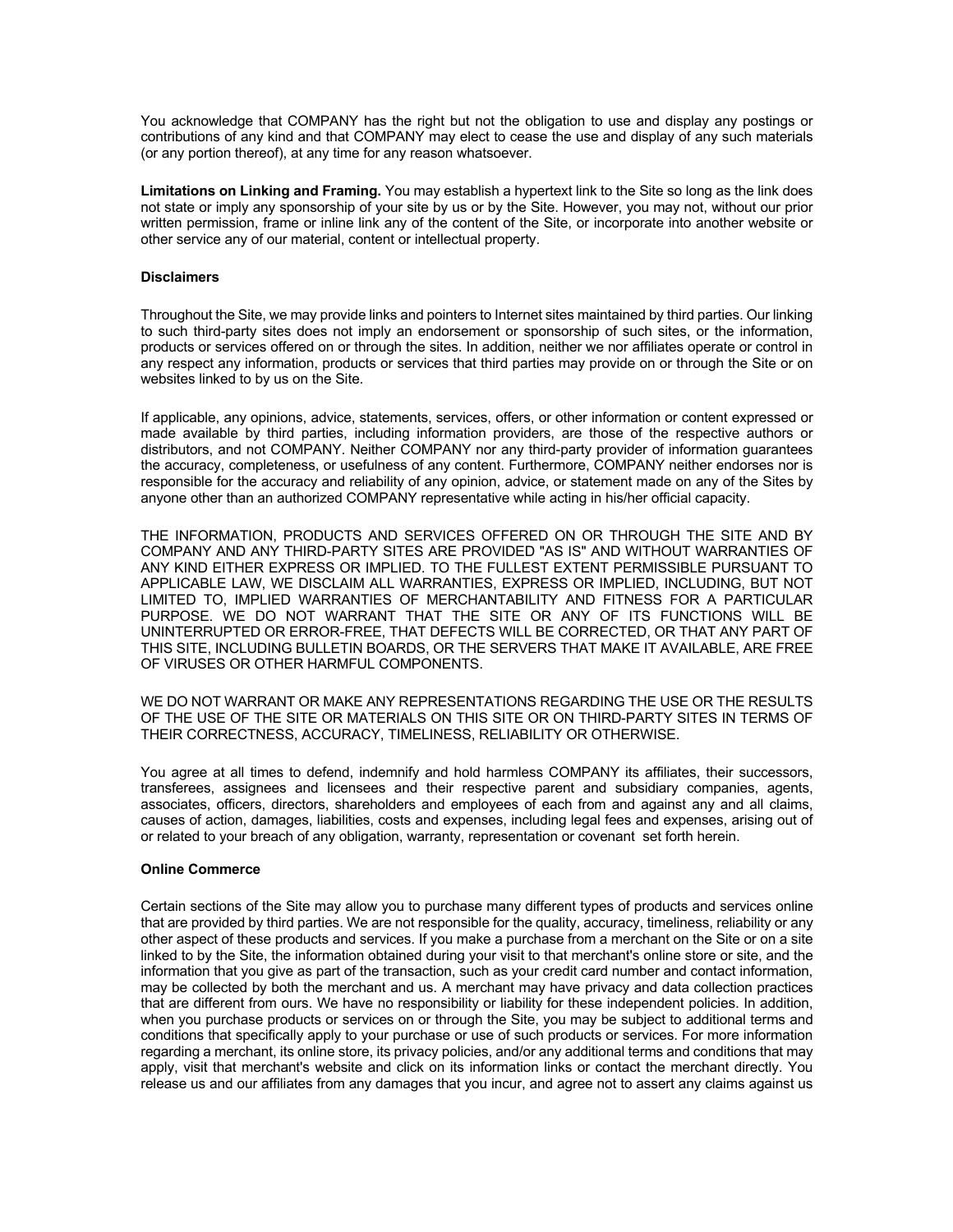or them, arising from your purchase or use of any products or services made available by third parties through the Site.

Your participation, correspondence or business dealings with any third party found on or through our Site, regarding payment and delivery of specific goods and services, and any other terms, conditions, representations or warranties associated with such dealings, are solely between you and such third party. You agree that COMPANY shall not be responsible or liable for any loss, damage, or other matters of any sort incurred as the result of such dealings.

You agree to be financially responsible for all purchases made by you or someone acting on your behalf through the Site. You agree to use the Site and to purchase services or products through the Site for legitimate, non-commercial purposes only. You also agree not to make any purchases for speculative, false or fraudulent purposes or for the purpose of anticipating demand for a particular product or service. You agree to only purchase goods or services for yourself or for another person for whom you are legally permitted to do so. When making a purchase for a third party that requires you to submit the third party's personal information to us or a merchant, you represent that you have obtained the express consent of such third party to provide such third party's personal information.

# **Interactive Features**

This Site may include a variety of features, such as bulletin boards, web logs, chat rooms, and email services, which allow feedback to us and real-time interaction between users, and other features which allow users to communicate with others. Responsibility for what is posted on bulletin boards, web logs, chat rooms, and other public posting areas on the Site, or sent via any email services on the Site, lies with each user - you alone are responsible for the material you post or send. We do not control the messages, information or files that you or others may provide through the Site. It is a condition of your use of the Site that you do not:

- Restrict or inhibit any other user from using and enjoying the Site.
- Use the Site to impersonate any person or entity, or falsely state or otherwise misrepresent your affiliation with a person or entity.
- Interfere with or disrupt any servers or networks used to provide the Site or its features, or disobey any requirements, procedures, policies or regulations of the networks we use to provide the Site.
- Use the Site to instigate or encourage others to commit illegal activities or cause injury or property damage to any person.
- Gain unauthorized access to the Site, or any account, computer system, or network connected to this Site, by means such as hacking, password mining or other illicit means.
- Obtain or attempt to obtain any materials or information through any means not intentionally made available through this Site.
- Use the Site to post or transmit any unlawful, threatening, abusive, libelous, defamatory, obscene, vulgar, pornographic, profane or indecent information of any kind, including without limitation any transmissions constituting or encouraging conduct that would constitute a criminal offense, give rise to civil liability or otherwise violate any local, state, national or international law.
- Use the Site to post or transmit any information, software or other material that violates or infringes upon the rights of others, including material that is an invasion of privacy or publicity rights or that is protected by copyright, trademark or other proprietary right, or derivative works with respect thereto, without first obtaining permission from the owner or rights holder.
- Use the Site to post or transmit any information, software or other material that contains a virus or other harmful component.
- Use the Site to post, transmit or in any way exploit any information, software or other material for commercial purposes, or that contains advertising.
- Use the Site to advertise or solicit to anyone to buy or sell products or services, or to make donations of any kind, without our express written approval.
- Gather for marketing purposes any email addresses or other personal information that has been posted by other users of the Site.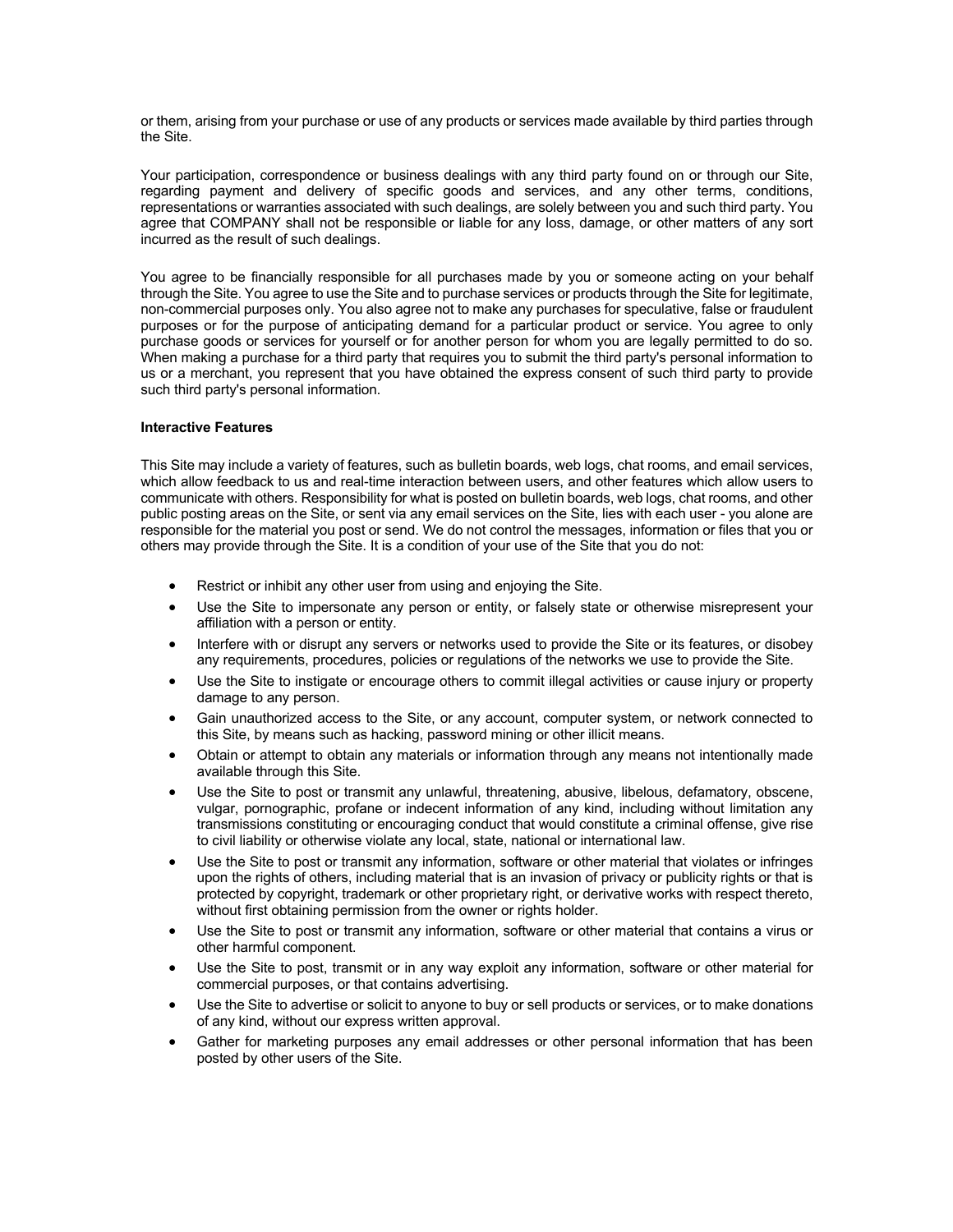COMPANY may host message boards, chats and other private/public forums on its Sites and on other platforms. Any user failing to comply with the terms and conditions of this Agreement may be expelled from and refused continued access to, the message boards, groups, chats or other such forums in the future. COMPANY or its designated agents may remove or alter any user-created content at any time for any reason. Message boards, chats and other public forums are intended to serve as discussion centers for users and subscribers. Information and content posted within these public forums may be provided by COMPANY staff, COMPANY's outside contributors, or by users not connected with COMPANY, some of whom may employ anonymous user names. COMPANY expressly disclaims all responsibility and endorsement and makes no representation as to the validity of any opinion, advice, information or statement made or displayed in these forums by third parties, nor are we responsible for any errors or omissions in such postings, or for hyperlinks embedded in any messages. Under no circumstances will we, our affiliates, suppliers or agents be liable for any loss or damage caused by your reliance on information obtained through these forums. The opinions expressed in these forums are solely the opinions of the participants, and do not reflect the opinions of COMPANY or any of its subsidiaries or affiliates.

COMPANY has no obligation whatsoever to monitor any of the content or postings on the message boards, chat rooms or other public forums on the Sites. However, you acknowledge and agree that we have the absolute right to monitor the same at our sole discretion. In addition, we reserve the right to alter, edit, refuse to post or remove any postings or content, in whole or in part, for any reason and to disclose such materials and the circumstances surrounding their transmission to any third party in order to satisfy any applicable law, regulation, legal process or governmental request and to protect ourselves, our clients, sponsors, users and visitors.

## **Registration**

To access certain features of the Site, we may ask you to provide certain demographic information including your gender, year of birth, zip code and country. In addition, if you elect to sign-up for a particular feature of the Site, such as chat rooms, web logs, or bulletin boards, you may also be asked to register with us on the form provided and such registration may require you to provide personally identifiable information such as your name and email address. You agree to provide true, accurate, current and complete information about yourself as prompted by the Site's registration form. If we have reasonable grounds to suspect that such information is untrue, inaccurate, or incomplete, we have the right to suspend or terminate your account and refuse any and all current or future use of the Site (or any portion thereof). Our use of any personally identifiable information you provide to us as part of the registration process is governed by the terms of our Privacy Policy.

#### **Passwords**

To use certain features of the Site, you will need a username and password, which you will receive through the Site's registration process. You are responsible for maintaining the confidentiality of the password and account, and are responsible for all activities (whether by you or by others) that occur under your password or account. You agree to notify us immediately of any unauthorized use of your password or account or any other breach of security, and to ensure that you exit from your account at the end of each session. We cannot and will not be liable for any loss or damage arising from your failure to protect your password or account information.

#### **Limitation of Liability**

UNDER NO CIRCUMSTANCES, INCLUDING, BUT NOT LIMITED TO, NEGLIGENCE, SHALL WE, OUR SUBSIDIARY AND PARENT COMPANIES OR AFFILIATES BE LIABLE FOR ANY DIRECT, INDIRECT, INCIDENTAL, SPECIAL OR CONSEQUENTIAL DAMAGES THAT RESULT FROM THE USE OF, OR THE INABILITY TO USE, THE SITE, INCLUDING OUR MESSAGING, BLOGS, COMMENTS OF OTHERS, BOOKS, EMAILS, PRODUCTS, OR SERVICES, OR THIRD-PARTY MATERIALS, PRODUCTS, OR SERVICES MADE AVAILABLE THROUGH THE SITE OR BY US IN ANY WAY, EVEN IF WE ARE ADVISED BEFOREHAND OF THE POSSIBILITY OF SUCH DAMAGES. (BECAUSE SOME STATES DO NOT ALLOW THE EXCLUSION OR LIMITATION OF CERTAIN CATEGORIES OF DAMAGES, THE ABOVE LIMITATION MAY NOT APPLY TO YOU. IN SUCH STATES, OUR LIABILITY AND THE LIABILITY OF OUR SUBSIDIARY AND PARENT COMPANIES OR AFFILIATES IS LIMITED TO THE FULLEST EXTENT PERMITTED BY SUCH STATE LAW.) YOU SPECIFICALLY ACKNOWLEDGE AND AGREE THAT WE ARE NOT LIABLE FOR ANY DEFAMATORY, OFFENSIVE OR ILLEGAL CONDUCT OF ANY USER. IF YOU ARE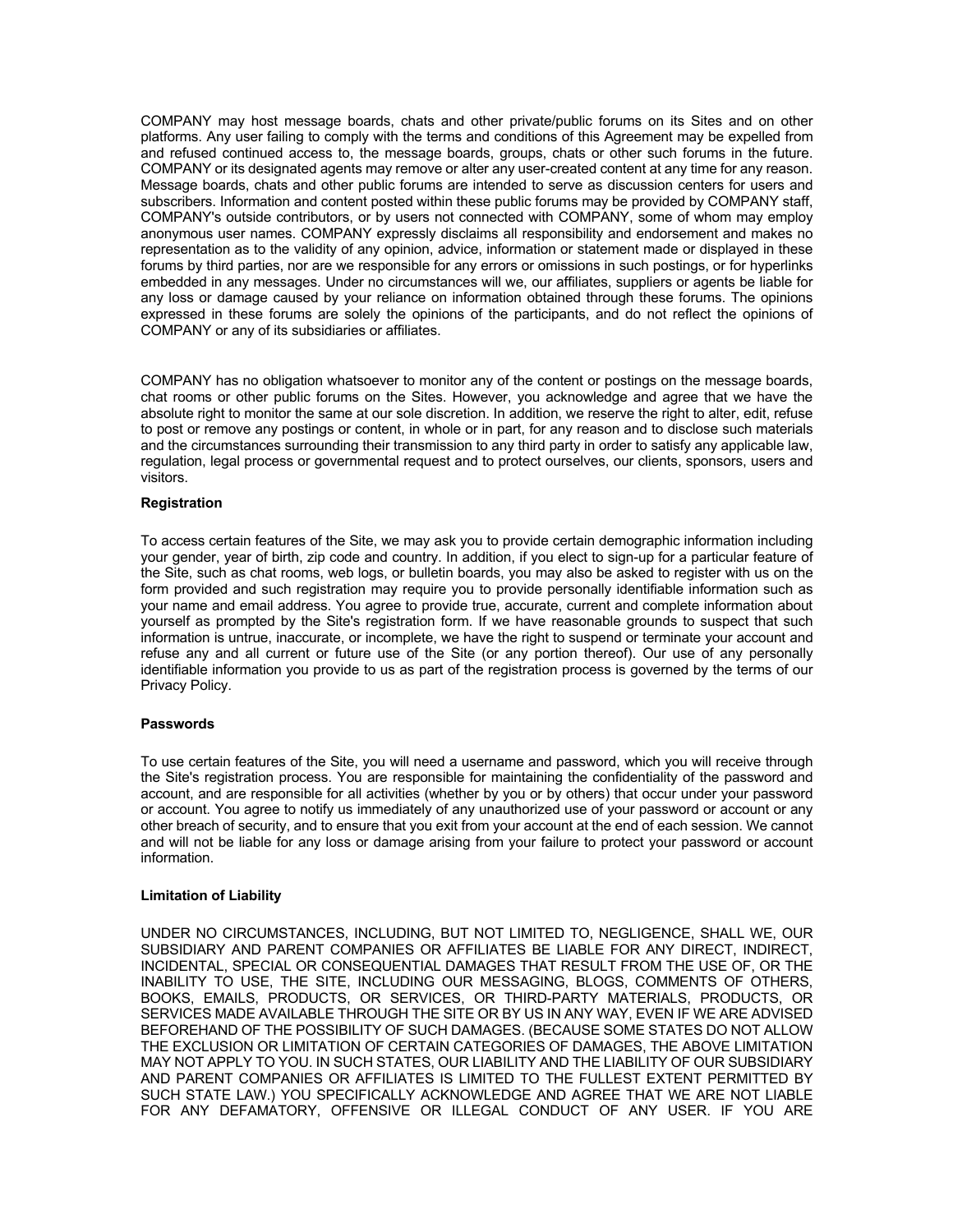DISSATISFIED WITH THE SITE, ANY MATERIALS, PRODUCTS, OR SERVICES ON THE SITE, OR WITH ANY OF THE SITE'S TERMS AND CONDITIONS, YOUR SOLE AND EXCLUSIVE REMEDY IS TO DISCONTINUE USING THE SITE AND THE PRODUCTS, SERVICES AND/OR MATERIALS.

THIS SITE IS CONTINUALLY UNDER DEVELOPMENT AND COMPANY MAKES NO WARRANTY OF ANY KIND, IMPLIED OR EXPRESS, AS TO ITS ACCURACY, COMPLETENESS OR APPROPRIATENESS FOR ANY PURPOSE.

## WITH REGARDS TO CONTENT RELATING TO HEALTH & WELLNESS ON THE SITE:

THIS SITE OFFERS HEALTH, WELLNESS, FITNESS AND NUTRITIONAL INFORMATION AND IS DESIGNED FOR EDUCATIONAL PURPOSES ONLY. YOU SHOULD NOT RELY ON THIS INFORMATION AS A SUBSTITUTE FOR, NOR DOES IT REPLACE, PROFESSIONAL MEDICAL ADVICE, DIAGNOSIS, OR TREATMENT. IF YOU HAVE ANY CONCERNS OR QUESTIONS ABOUT YOUR HEALTH, YOU SHOULD ALWAYS CONSULT WITH A PHYSICIAN OR OTHER HEALTH-CARE PROFESSIONAL. DO NOT DISREGARD, AVOID OR DELAY OBTAINING MEDICAL OR HEALTH RELATED ADVICE FROM YOUR HEALTH-CARE PROFESSIONAL BECAUSE OF SOMETHING YOU MAY HAVE READ ON THIS SITE. THE USE OF ANY INFORMATION PROVIDED ON THIS SITE IS SOLELY AT YOUR OWN RISK.

NOTHING STATED OR POSTED ON THIS SITE OR AVAILABLE THROUGH ANY SERVICES ARE INTENDED TO BE, AND MUST NOT BE TAKEN TO BE, THE PRACTICE OF MEDICAL OR COUNSELING CARE. FOR PURPOSES OF THIS AGREEMENT, THE PRACTICE OF MEDICINE AND COUNSELING INCLUDES, WITHOUT LIMITATION, PSYCHIATRY, PSYCHOLOGY, PSYCHOTHERAPY, OR PROVIDING HEALTH CARE TREATMENT, INSTRUCTIONS, DIAGNOSIS, PROGNOSIS OR ADVICE.

## **Termination**

We may cancel or terminate your right to use the Site or any part of the Site at any time without notice. In the event of cancellation or termination, you are no longer authorized to access the part of the Site affected by such cancellation or termination. The restrictions imposed on you with respect to material downloaded from the Site, and the disclaimers and limitations of liabilities set forth in these Terms of Service, shall survive.

# **Refund Policy**

Your purchase of a product or service or ticket to an event may or may not provide for any refund. Each specific product, service, event or course will specify its own refund policy.

# **Digital Millennium Copyright Act**

The Digital Millennium Copyright Act of 1998 (the "DMCA") provides recourse for copyright owners who believe that material appearing on the Internet infringes their rights under the U.S. copyright law. If you believe in good faith that materials hosted by COMPANY infringe your copyright, you, or your agent may send to COMPANY a notice requesting that the material be removed or access to it be blocked. Any notification by a copyright owner or a person authorized to act on its behalf that fails to comply with requirements of the DMCA shall not be considered sufficient notice and shall not be deemed to confer upon COMPANY actual knowledge of facts or circumstances from which infringing material or acts are evident. If you believe in good faith that a notice of copyright infringement has been wrongly filed against you, the DMCA permits you to send to COMPANY a counter-notice. All notices and counter notices must meet the then current statutory requirements imposed by the DMCA; see http://www.loc.gov/copyright for details. COMPANY's Copyright Agent for notice shall be *izzy@izdebskifnp.com.* 

# **Assignment**

This Agreement shall be binding upon and inure to the benefit of COMPANY and our respective assigns, successors, heirs, and legal representatives. Neither this Agreement nor any rights hereunder may be assigned without the prior written consent of COMPANY Notwithstanding the foregoing, all rights and obligations under this Agreement may be freely assigned by COMPANY to any affiliated entity or any of its wholly owned subsidiaries.